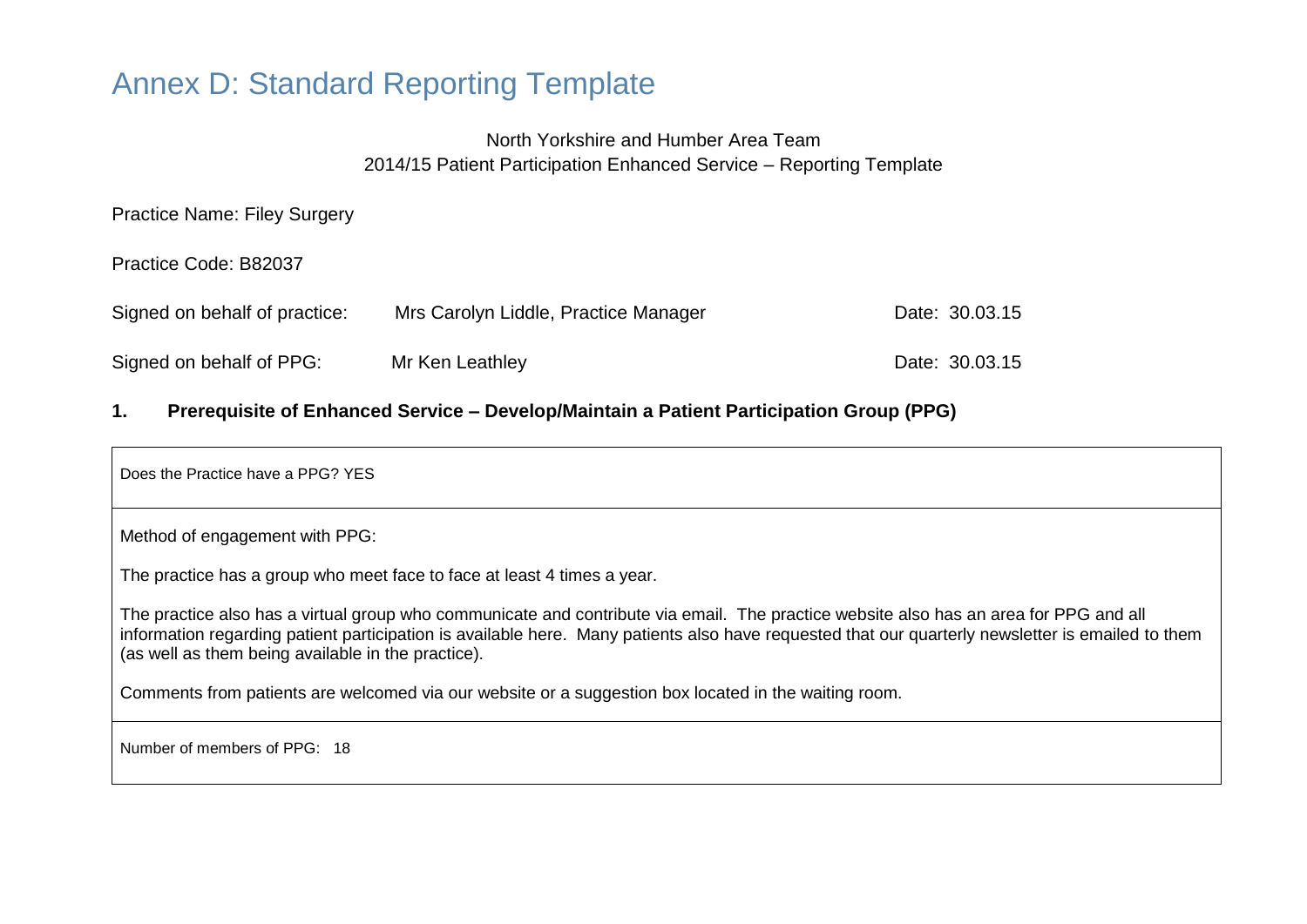Detail the gender mix of practice population and PPG:

Detail of age mix of practice population and PPG:

| $\frac{0}{0}$ | Male | Female |
|---------------|------|--------|
| Practice      | 49   | 51     |
| <b>PRG</b>    | 48   | 52     |

| $\%$       | <16 | 17-24 | 25-34 | $35 - 44$ | 45-54 | 55-64 | 65-74 | 75 |
|------------|-----|-------|-------|-----------|-------|-------|-------|----|
| Practice   | 14  | Ο     | 10    | 8         | 13    | 14    | 18    | 15 |
| <b>PRG</b> |     |       | つつ    |           |       | –     | 33    |    |
|            |     |       |       |           |       |       |       |    |
|            |     |       |       |           |       |       |       |    |
|            |     |       |       |           |       |       |       |    |

Detail the ethnic background of your practice population and PRG (where ethnicity is recorded):

|            | White          |       |                             | Mixed/ multiple ethnic groups |                           |                         |                 |                |
|------------|----------------|-------|-----------------------------|-------------------------------|---------------------------|-------------------------|-----------------|----------------|
|            | <b>British</b> | Irish | Gypsy or Irish<br>traveller | Other<br>white                | White &black<br>Caribbean | White &black<br>African | White<br>&Asian | Other<br>mixed |
| Practice   | 98.76          | 0.16  |                             | 0.28                          | 0.18                      | 0.08                    | 0.08            | 0.46           |
| <b>PRG</b> | 100            |       |                             |                               |                           |                         |                 |                |

|            | Asian/Asian British |           |             |         | Black/African/Caribbean/Black British |         |           | Other                 |      |              |
|------------|---------------------|-----------|-------------|---------|---------------------------------------|---------|-----------|-----------------------|------|--------------|
|            | Indian              | Pakistani | Bangladeshi | Chinese | Other<br>Asian                        | African | Caribbean | Other<br><b>Black</b> | Arab | Anv<br>other |
| Practice   |                     |           |             |         |                                       |         |           |                       |      |              |
| <b>PRG</b> |                     |           |             |         |                                       |         |           |                       |      |              |

Describe steps taken to ensure that the PPG is representative of the practice population in terms of gender, age and ethnic background and other members of the practice population:

From our records the profile of patients registered with The Filey Surgery show that the vast majority of our patients are of White British origin. Our PPG is 100% White British but as you will see this is representative of our practice population.

Are there any specific characteristics of your practice population which means that other groups should be included in the PPG? e.g. a large student population, significant number of jobseekers, large numbers of nursing homes, or a LGBT community? NO

None identified that are not already represented.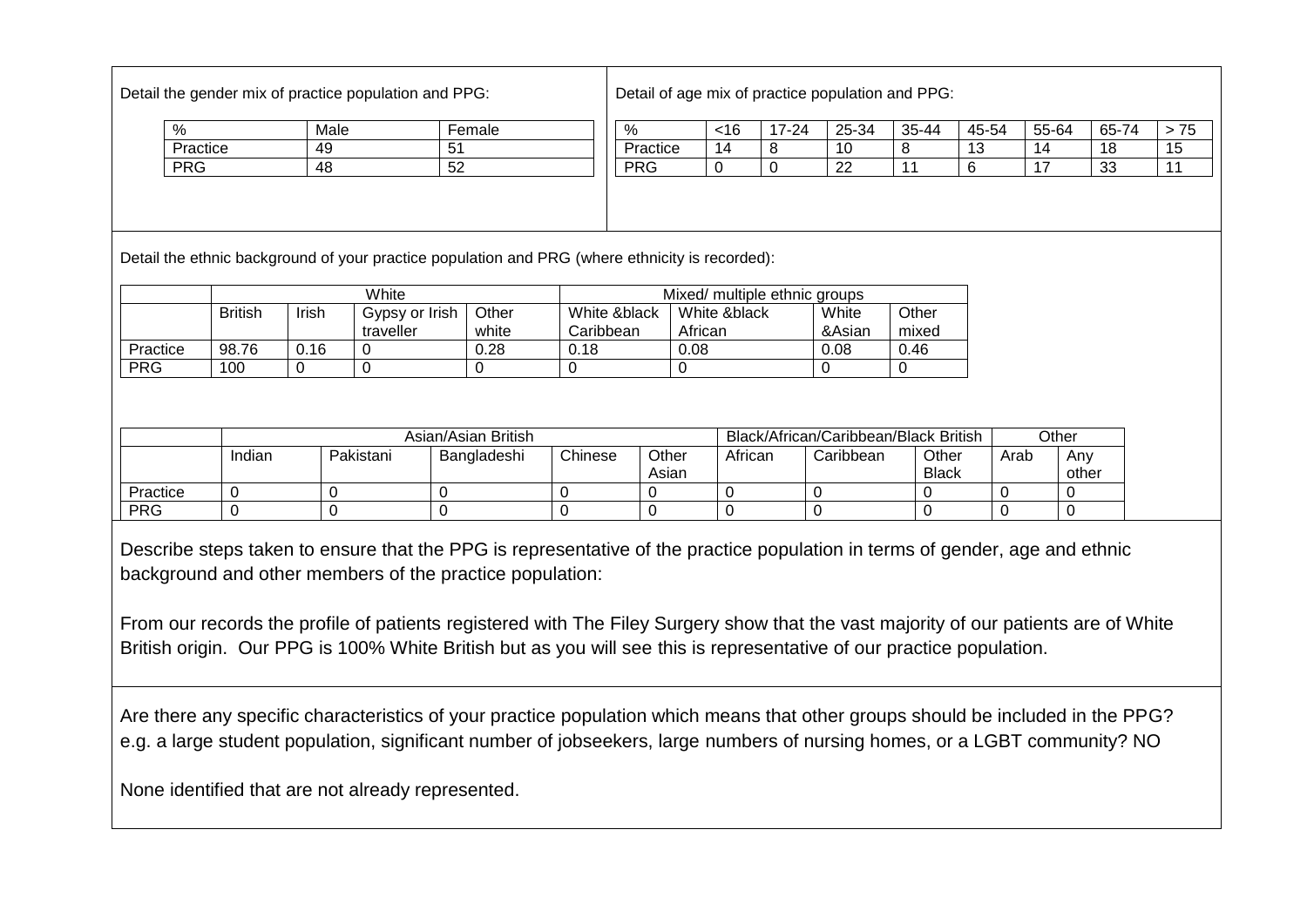# **2. Review of patient feedback**

Outline the sources of feedback that were reviewed during the year:

The practice has used various methods for feedback from patients.

A CQC visit carried out in October 2013 gave the group feedback regarding the practice from a range of methods including discussions with patients on the day and from other channels. We currently await the report from a CQC visit in November 2014, this will be shared with the PPG for discussion when received.

The PPG members actively encourage patient feedback which is then discussed at our meetings (any urgent or personal enquires are directed to the practice). The group members attend the practice to make themselves available for contact with patients, including attending practice flu clinics on Saturdays (approx. 1800 patients attend these sessions), assisting patients with new technology in the waiting room, and assisting with the Friends and Family Test. The PPG members have also, this year, attended local groups to talk about the practice, the PPG and any interesting issues. The PPG group have a notice board in the entrance to the surgery and their contact details can be found on the information desk by the notice board.

The practice welcomes feedback via its website and a comments box located in the waiting room. At the meeting in November 2014 it was noted that the website had 37,526 unique visits over the previous 13 months.

Feedback is now also received via the Friends and Family Test which the practice has participated in since December 2014. The results of this are collated monthly and shared with the PPG members.

How frequently were these reviewed with the PRG?

The comments and feedback are reviewed at our face to face meetings which are held at least 4 times a year. The virtual group members have been given all information received by the face to face group and are also invited to comment on these.

Our previous action plans have included improvements that could be made in response to patient feedback, and are noted below.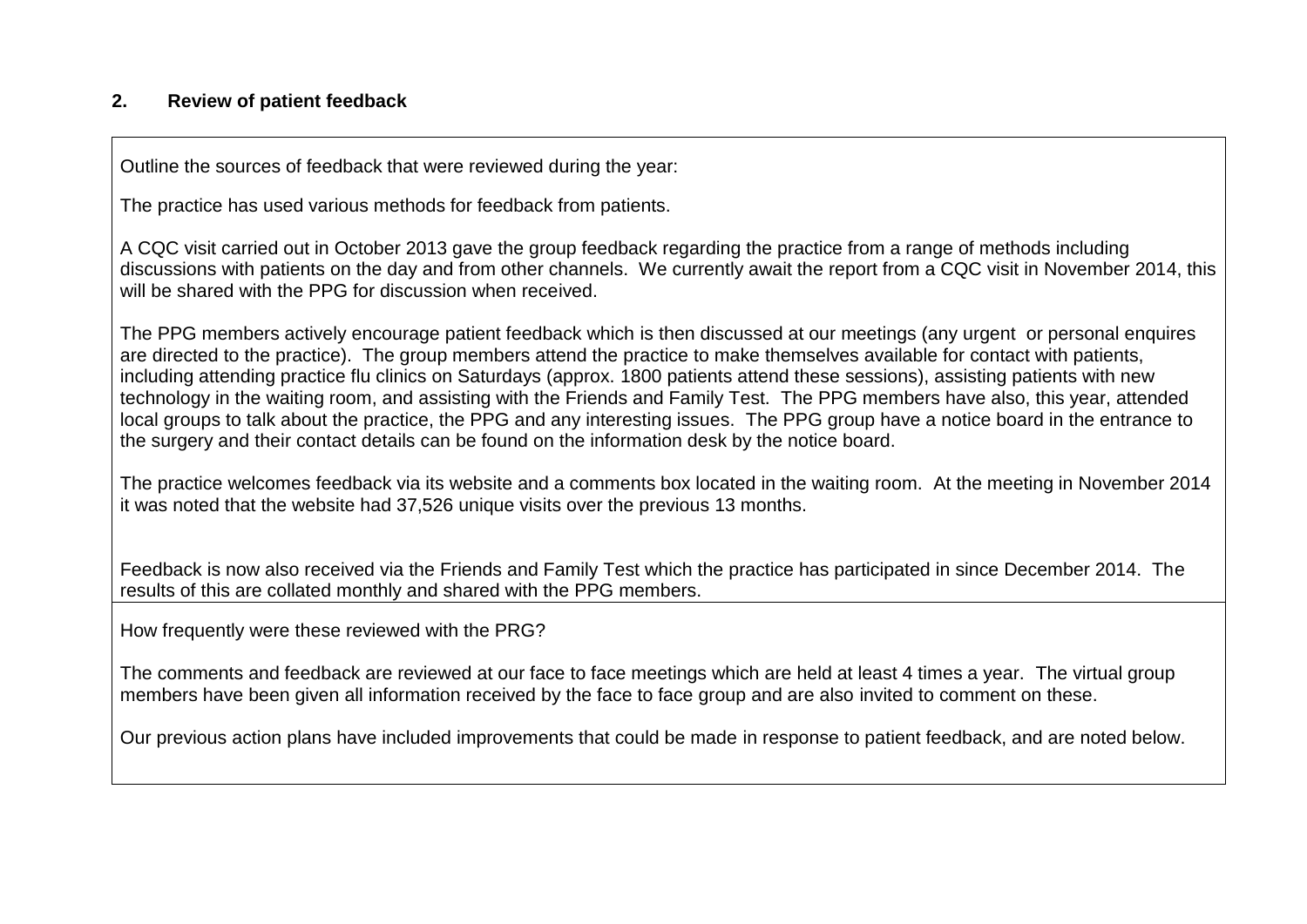### **3. Action plan priority areas and implementation**

# Priority area 1 Description of priority area: Virtual Patient Group The PPG along with the surgery will endeavour to increase the numbers of patients willing to be on our virtual group. This will, hopefully, increase the representation and views of our patients. By being a member of the virtual group it makes membership more accessible for those patients who work or who have other commitments. What actions were taken to address the priority? The PPG in conjunction with the practice ensured that the group was advertised: On the practice website Within the practice on the PPG members board On the communication screen in the waiting room. Result of actions and impact on patients and carers (including how publicised):

As a results of this we have 3 new members of our group who meet regularly and other virtual members, some representing the younger age groups.

Details of the group were recently circulated within one of our quarterly newsletters and will be available within our year end report.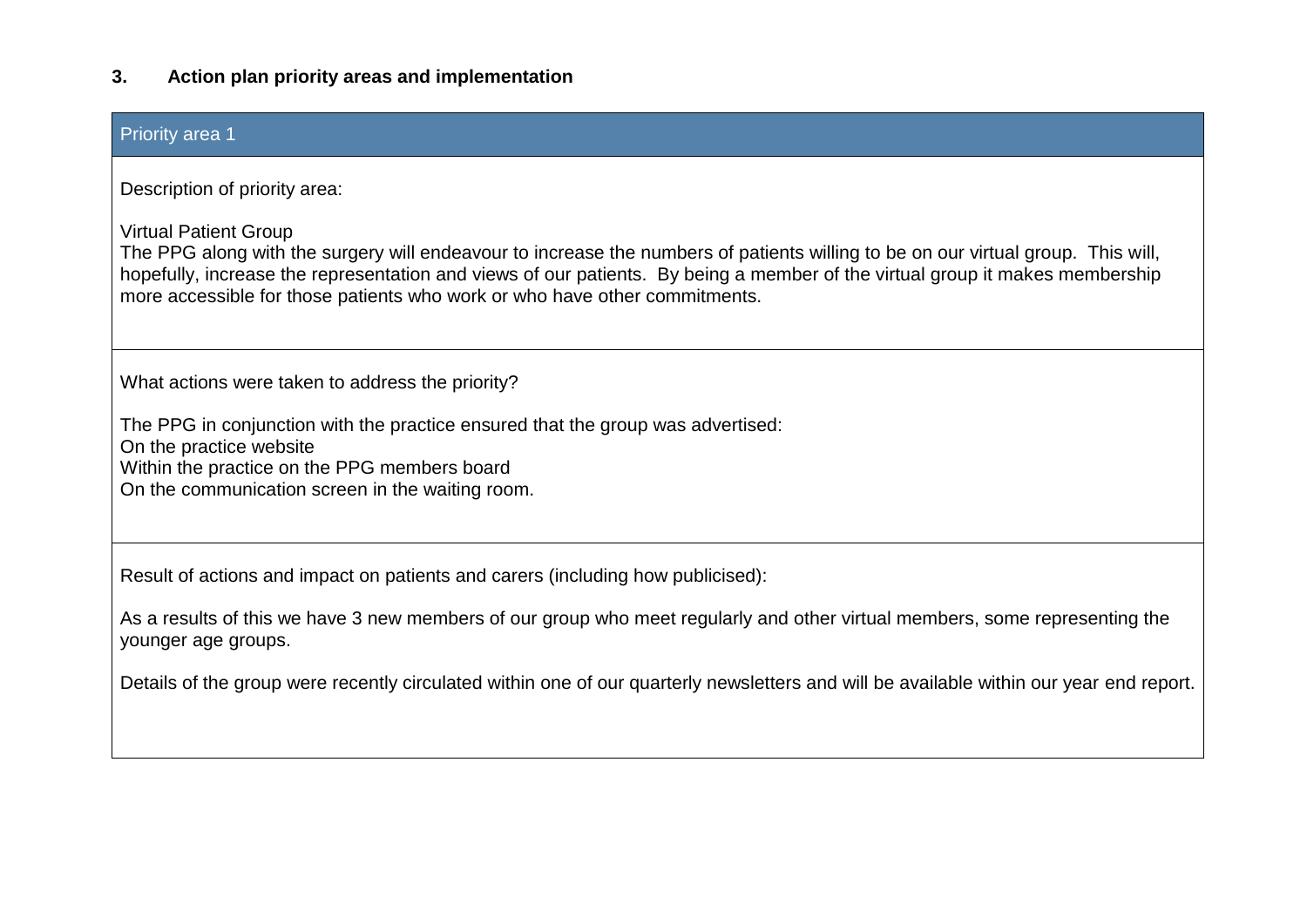### Priority area 2

Description of priority area:

Improved communication with patients by installing a communication screen in the waiting room. The practice has had a message board and an information screen for some years. These devices were coming to the end of their useful life and the practice and PPG were looking at how to improve communication and information to patients using media in the waiting room. The group assisted the practice in improving use of media in communication to our patients.

What actions were taken to address the priority?

The practice purchased a media screen (large television screen) and installed it in the waiting room where the majority of patients could see it. A few seats in the waiting room made it difficult to see the screen so the old media screen was placed in a position to ensure that patients could see one or the other as these screens were also going to be used to call patients to consulting rooms.

The new media screen, as well as calling patients, contains up to date, relevant, health information for patients. The content includes national and local issues, practice services information and details of service changes happening locally through clinical commissioning.

Although not a direct action from this priority area, the PPG have continued to work with the surgery on other communication methods, primarily contributing to, and agreeing, the content of the quarterly newsletter. This newsletter is made available in printed form in the surgery, is available on our website and is emailed to those who have requested it, and is distributed to local community information boards around the practice area (including the surrounding villages). The group have also assisted in reviewing the practice leaflet to ensure that it is fit for purpose and informative to patients.

Result of actions and impact on patients and carers (including how publicised):

Improved patient calling for those patients with hearing problems (the practice holds information on the patient records regarding patients who are hard of hearing or partially sighted) – patients who are partially sighted can still be called by the audio tannoy system.

Improved information about national and local health campaigns.

Improved information to patients and their carers regarding practice services and information.

Ongoing useful information provided in our quarterly newsletters.

PPG members feel that the screen has been a huge improvement in the surgery and patients have expressed that they are impressed with the new patient call system.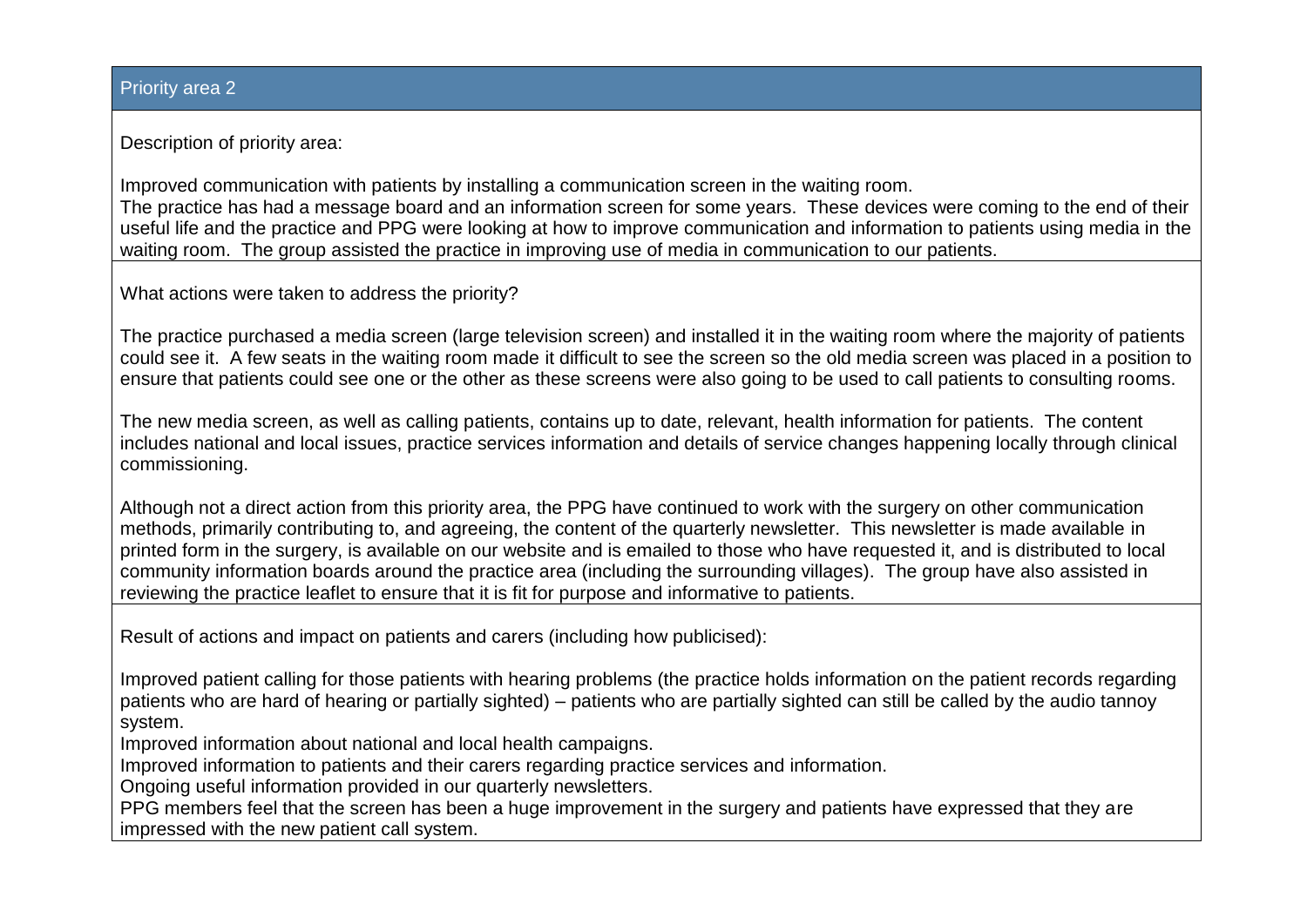### Priority area 3

Description of priority area:

Raising awareness of PPG through visiting local groups.

Although there had been a significant increase in awareness of the group and how it works with the surgery, the group wanted to improve this further. Members of the group agreed to contact local community groups with a view to talking about the patient participation group and working with Filey Surgery.

What actions were taken to address the priority?

Two of our members, Mr Les Wing and Mr Ken Leathley contacted several local groups and made the offer to speak at a meeting. The content was discussed and agreed by the PPG and talks have been held at Filey Methodist Guild, Filey Ladies Monday Club, Hunmanby Probus during the year, and the members are attending the Ladies Thursday Group in Filey in April 2015.

The talk has been led by three questions:

- Who are we?
- What are we there for?
- What do we do?

Materials were handed out to people attending and various information was available on presentation boards. One of the visits was also covered by the local paper.

Result of actions and impact on patients and carers (including how publicised):

Patients and their carers have had an opportunity to meet with our PPG members and express their views on the services at the surgery.

Information has been shared with patients and their carers regarding:

- the services available at the practice
- the remit and work of the local Clinical Commissioning Group
- How the NHS is funded and costs of services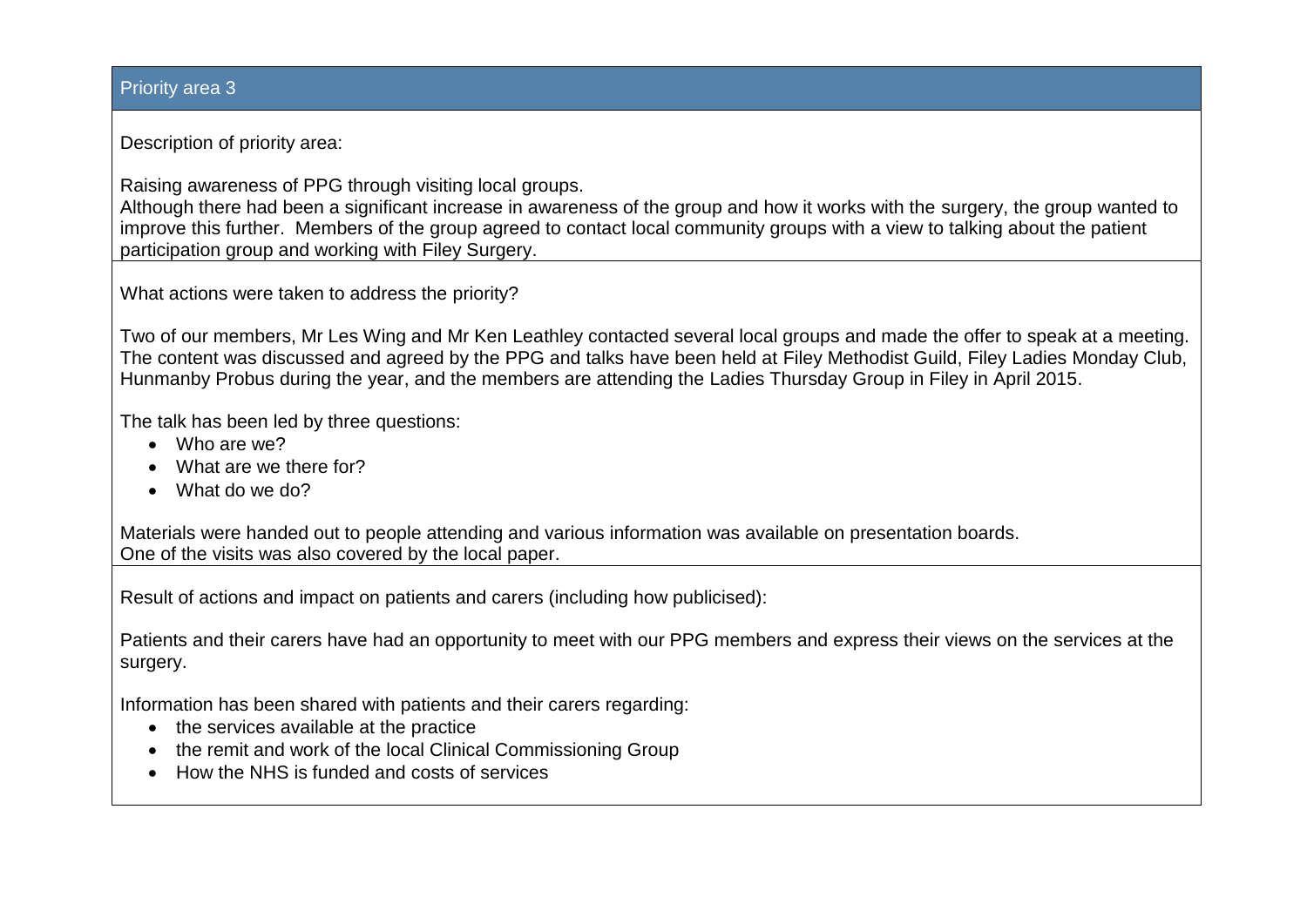## **Progress on previous years**

If you have participated in this scheme for more than one year, outline progress made on issues raised in the previous year(s):

Many of our schemes have evolved over the last few years. Communication with our patients had been at the heart of most of the work done with the PPG members.

Work has continued around helping the practice reduce the number of appointments 'wasted' through 'do not attends'. This work started with the PPG working with the practice to introduce SMS text messaging to remind patients about their impending appointments. Monitoring of this was carried out through the PPG meetings. Informing patients of the number of wasted appointments continues via our communications screen.

Our website has constantly been improved with information for patients. The website also gives patient access to our online services for booking appointments, ordering repeat medication and, since March 15, access to online patient summary records.

Promotion of different ways for patients to consult with Doctors and Nurses has been a theme that has progressed. The PPG have been, and continue to be involved in promoting telephone consultations as an alternative to booked face to face appointments.

Ensuring that patients have up to date information about the surgery by the practice distributing practice leaflets to registered patients as well as those newly registered. The practice has also had several changes in Doctors and Nurses and the PPG group have welcomed the suggestion that information is made available to patients and their carers about the new staff.

Continued presence of the members of our PPG in the surgery helps raise awareness of the group with patients, and encourages feedback and suggestions. This year the group have attended the surgery on our 'Flu Saturdays', and helped with the organisation of the sessions whilst encouraging feedback from patients.

Group members have also made themselves available in the waiting room to encourage feedback using the Friends and Family Test.